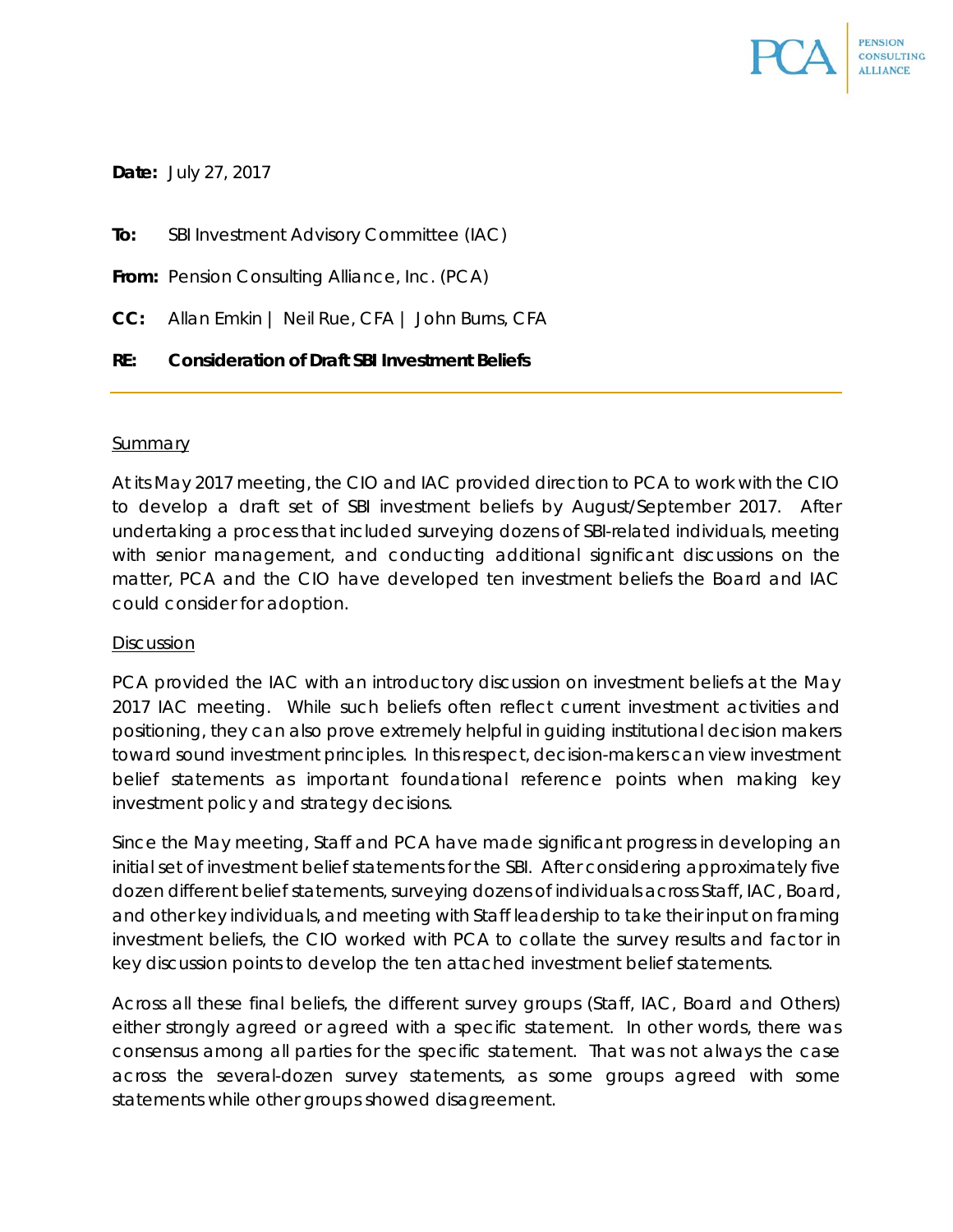

As expected, the set of draft investment belief statements help to convey SBI's perspective on several key topical/foundational investment areas. Topics covered include asset allocation in the context of the overall retirement system, cost management, expected rewards from exposure to certain risk premiums, active vs. passive management, and governance.

Upon adoption, these Investment Belief Statements will provide a guiding foundation for future strategic investment decisions of the Board and IAC and be a potential focal point for other various stakeholder groups.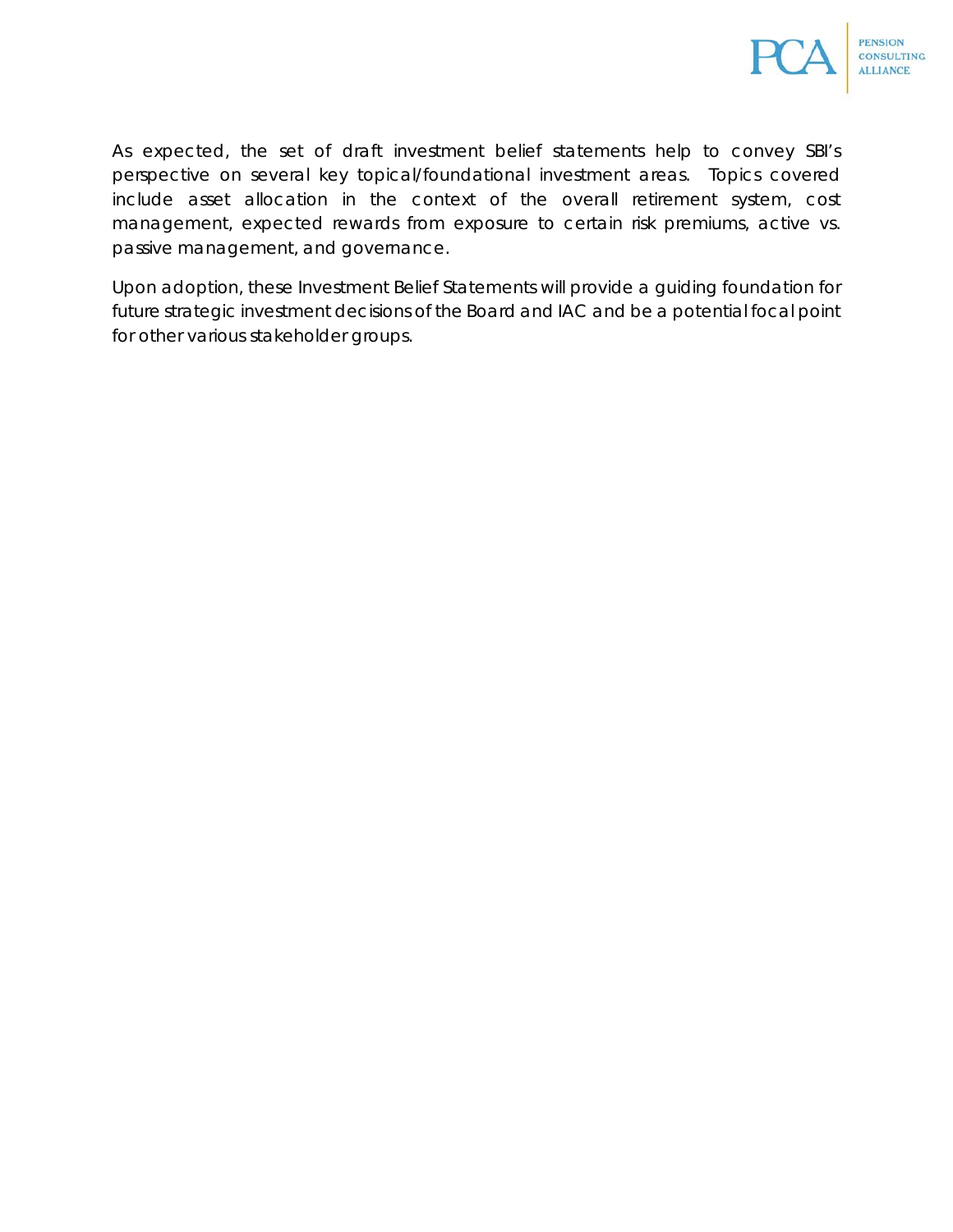

# **SBI Investment Beliefs**

In September 2017, the State Board of Investment adopted a set of ten Investment Beliefs for managing the assets of the Combined Funds (those funds utilized to support the defined benefit plans of the State's employees). The primary purpose of these Beliefs is to guide the SBI toward sound investing principles related to investing on behalf of the Combined Funds. In this respect, the Beliefs help provide context for SBI's actions, reflect SBI's investment values, and acknowledge SBI's role in supporting the State's broader retirement systems.

# **The SBI is a long-term investor whose primary mission is to maintain the viability of the retirement systems it supports.**

*When determining an appropriate level of risk that the systems' assets should bear the SBI must reflect the nature of those systems' liabilities and funding policy.* 

**The SBI's strategic allocation policy is the primary determinant of (i) the asset portfolio's long-term investment return and (ii) asset portfolio's risk.**

**While the SBI can sacrifice some short-term liquidity to pursue a greater long-term return, the investment portfolio's net cash flows and ability to pay benefits on a year-by-year basis are key risk considerations.**

### **Diversification improves the risk-adjusted return profile of the SBI investment portfolio.**

*Diversification of the SBI investment portfolio takes place across several critical dimensions, such as allocation across global regions and country markets (e.g., U.S. versus Europe, Asia, emerging markets, etc.), allocation among different types of assets (equities, bonds, real estate, etc.), spreading assets across various sectors and industries (e.g., technology, financials, consumer-oriented, etc.), and weighting of different risk factor premiums (e.g., value vs. growth, small companies vs. big companies, carry, illiquidity, etc.). If the correlation (i.e., relationship) among the*  returns generated by these factors is less than perfect (i.e., less than 1.0), then *diversification is beneficial.*

### **There are long-term benefits to SBI managing investment costs.**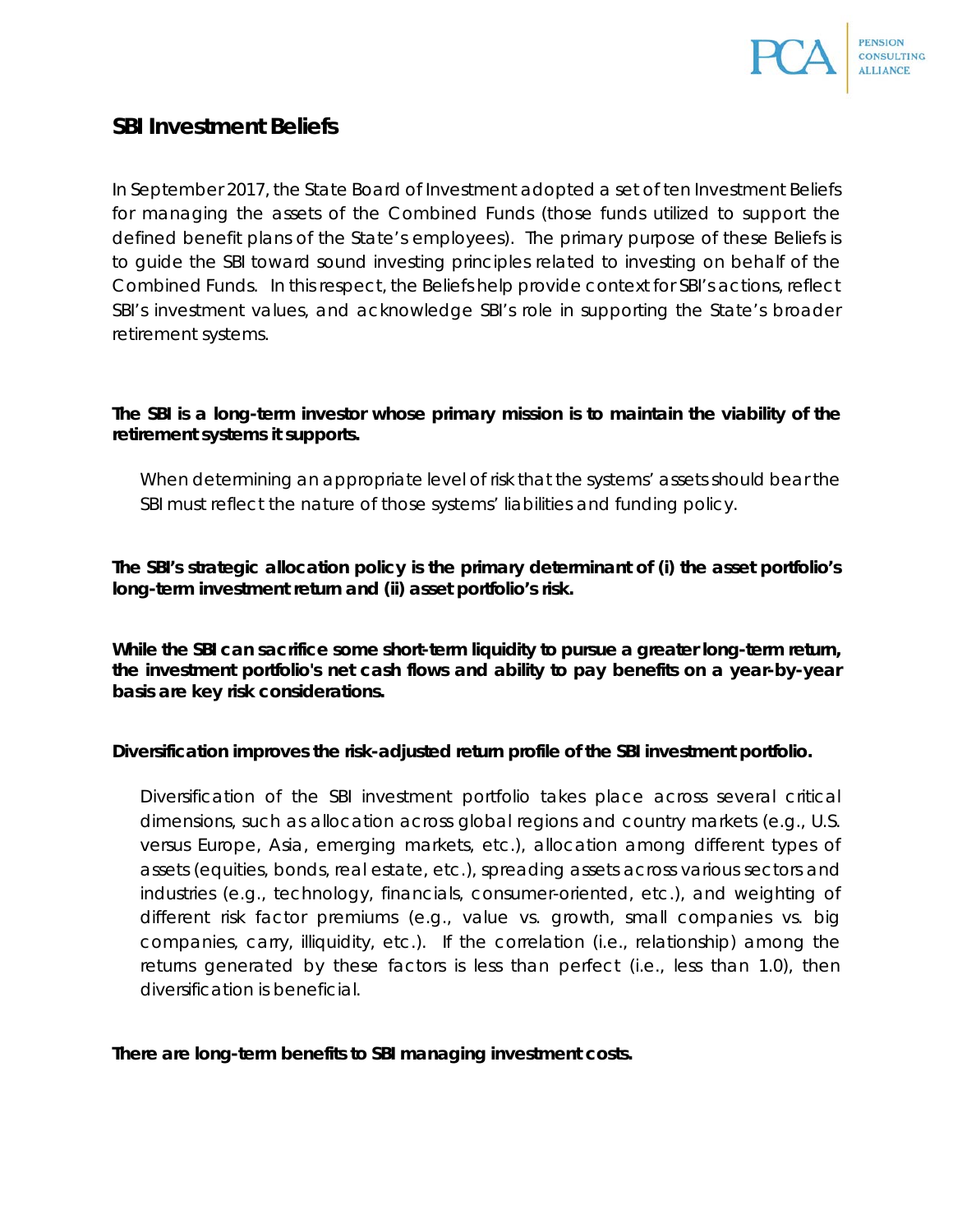

### **The equity risk premium is significantly positive over a long-term investment horizon although it can vary over time.**

*The equity risk premium is also pervasive across several asset classes and its overall exposure should be managed accordingly.*

### **Private market investments have an illiquidity premium that the SBI can capture.**

*This risk premium can increase the portfolio's long-term compound return and help diversify the portfolio's risk.*

**It is extremely challenging for a large institutional investor to add significant value over market-representative benchmarks, particularly in the highly-competitive public global equity markets.**

Passive management should be utilized when there is low confidence that active *management can add value. Active management can have potential to add value*  where information processing is difficult and challenging, allowing for market *inefficiencies that are potentially exploitable.*

# **The SBI benefits significantly when roles and levels of authority are clearly defined and followed.**

*The role of the members of the State Board of Investment (Board) is to establish*  investment policies that are in compliance with state statute and quide the ongoing *management of the funds. The Board delegates implementation of that policy to the Executive Director/CIO, and exercises oversight with respect to the Executive Director/CIO's implementation activities and the portfolio's active risk level in the context of the portfolio's strategic allocation policy. The Board also ensures adequate resources are available to the SBI staff to perform their work; The Board, through its budgetary authority, will provide the Executive Director/CIO necessary resources to maintain an appropriate operating budget and adequate staffing levels to execute the policies and implement the investment strategies of the SBI.*

*The Investment Advisory Committee (IAC) key role is advising the Board and Executive Director/CIO on general policy matters and methods to enhance the management of the investment portfolio;*

*The Executive Director's/CIO's key role is implementing SBI investment policies and setting the portfolio's active risk level in a prudent manner to achieve value-added over policy benchmarks.*